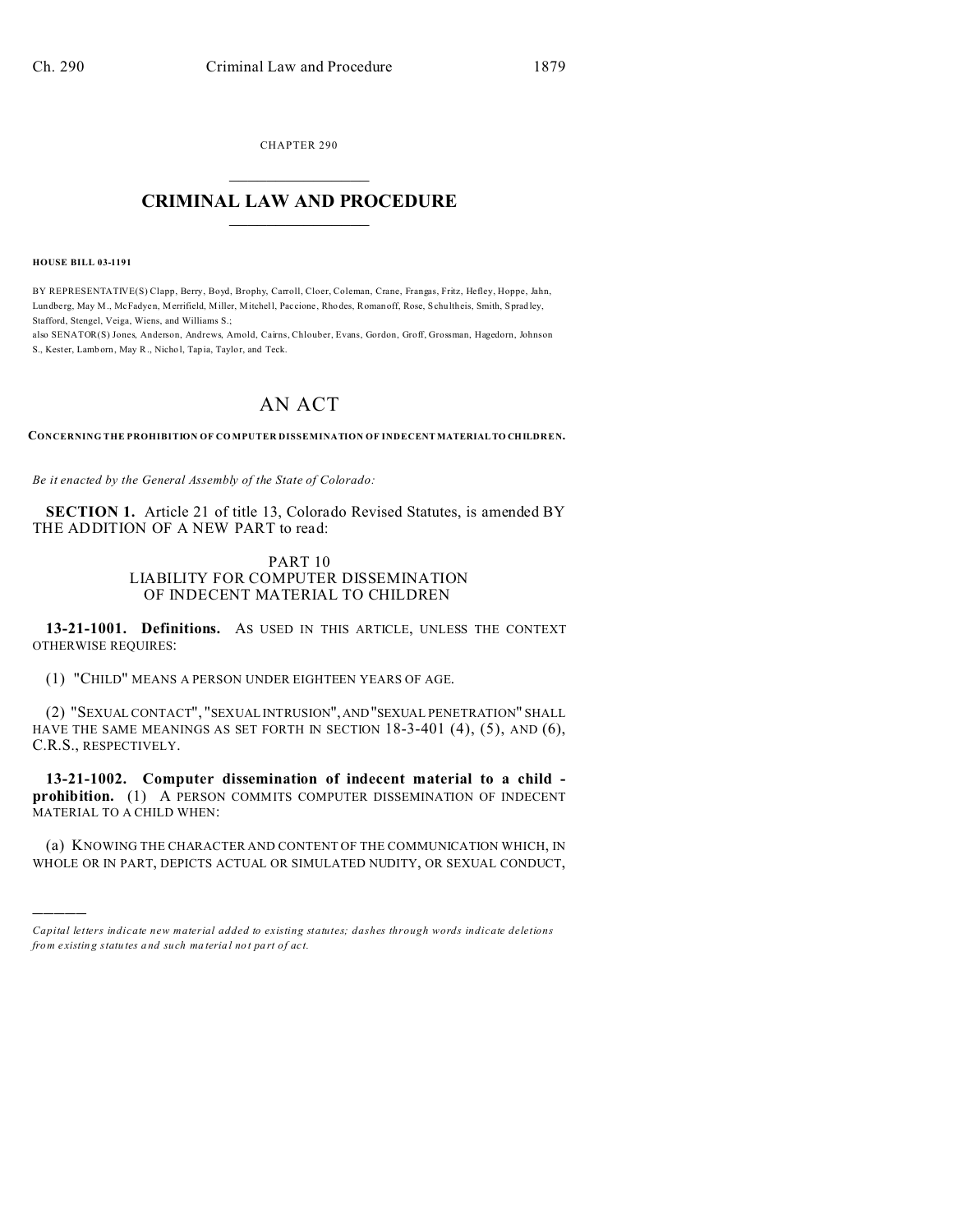AS DEFINED IN SECTION 19-1-103 (97), C.R.S., THE PERSON WILLFULLY USES A COMPUTER, COMPUTER NETWORK, OR COMPUTER SYSTEM ALLOWING THE INPUT, OUTPUT, EXAMINATION, OR TRANSFER OF COMPUTER DATA OR COMPUTER PROGRAMS FROMONECOMPUTER TO ANOTHER, TO INITIATE OR ENGAGE IN SUCH COMMUNICATION WITH A PERSON HE OR SHE BELIEVES TO BE A CHILD; AND

(b) BY MEANS OF SUCH COMMUNICATION THE PERSON IMPORTUNES, INVITES, ENTICES, OR INDUCES A PERSON HE OR SHE BELIEVES TO BE A CHILD TO ENGAGE IN SEXUAL CONTACT, SEXUAL INTRUSION, OR SEXUAL PENETRATION WITH THE PERSON, OR TO ENGAGE IN A SEXUAL PERFORMANCE OR SEXUAL CONDUCT, AS DEFINED IN SECTION 19-1-103 (97), C.R.S., FOR THE PERSON'S BENEFIT.

(2) COMPUTER DISSEMINATION OF INDECENT MATERIAL TO A CHILD IS PROHIBITED. A PERSON WHO VIOLATES THE PROVISIONS OF SUBSECTION (1) OF THIS SECTION SHALL BE SUBJECT TO A CIVIL PENALTY AS PROVIDED IN SECTION 13-21-1003.

(3) IT SHALL NOT BE AN AFFIRMATIVE DEFENSE IN A CIVIL ACTION BROUGHT UNDER THIS PART 10 THAT THE PERSON THE DEFENDANT BELIEVED TO BE A CHILD IN FACT WAS NOT A CHILD.

**13-21-1003. Civil penalty - action for recovery - distribution of proceeds attorney fees.** (1) A PERSON WHO IS FOUND IN A CIVIL ACTION BROUGHT UNDER THIS PART10 TO HAVE COMMITTED COMPUTER DISSEMINATION OF INDECENT MATERIAL TO A CHILD IN VIOLATION OF SECTION 13-21-1002 SHALL FORFEIT AND PAY A CIVIL PENALTY ESTABLISHED PURSUANT TO VERDICT OR JUDGMENT.

(2) (a) AN ACTION TO RECOVER A CIVIL PENALTY UNDER THIS PART 10 MAY BE BROUGHT BY ANY PRIVATE INDIVIDUAL. VENUE FOR THE ACTION SHALL BE PROPER IN THE DISTRICT COURT FOR THE COUNTY IN WHICH THE DEFENDANT RESIDES OR MAINTAINS A PRINCIPAL PLACE OF BUSINESS IN THIS STATE, OR IN THE COUNTY IN WHICH THE DEFENDANT SENT THE COMMUNICATION, OR IN THE COUNTY IN WHICH THE RECIPIENT RECEIVED THE COMMUNICATION.

(b) THE ACTION SHALL BE BROUGHT IN THE NAME OF THE PERSON SEEKING RECOVERY OF THE CIVIL PENALTY.

(3) IN DETERMINING THE LIABILITY FOR OR THE AMOUNT OF A CIVIL PENALTY PURSUANT TO THIS SECTION, THE COURT OR JURY SHALL CONSIDER THE NATURE, CIRCUMSTANCES, AND GRAVITY OF THE ALLEGED VIOLATION AND THE ALLEGED VIOLATOR'S DEGREE OF CULPABILITY, HISTORY OF PRIOR VIOLATIONS, CRIMINAL CONVICTIONS, AND LEVEL OF COOPERATION WITH ANY INVESTIGATION OF THE ALLEGED VIOLATION.

(4) NO ACTION MAY BE BROUGHT OR MAINTAINED PURSUANT TO THIS SECTION WITHOUT THE WRITTEN CONSENT OF THE CHILD 'S PARENT OR GUARDIAN, WHICH CONSENT MAY BE WITHDRAWN AT ANY TIME.

(5) A CHILD ALLEGED TO BE A VICTIM OF COMPUTER DISSEMINATION OF INDECENT MATERIAL TO A CHILD, OR HIS OR HER PARENT OR GUARDIAN, SHALL HAVE THE RIGHT TO INTERVENE AND ASSUME CONTROL OF ANY CASE BROUGHT PURSUANT TO THIS **SECTION**